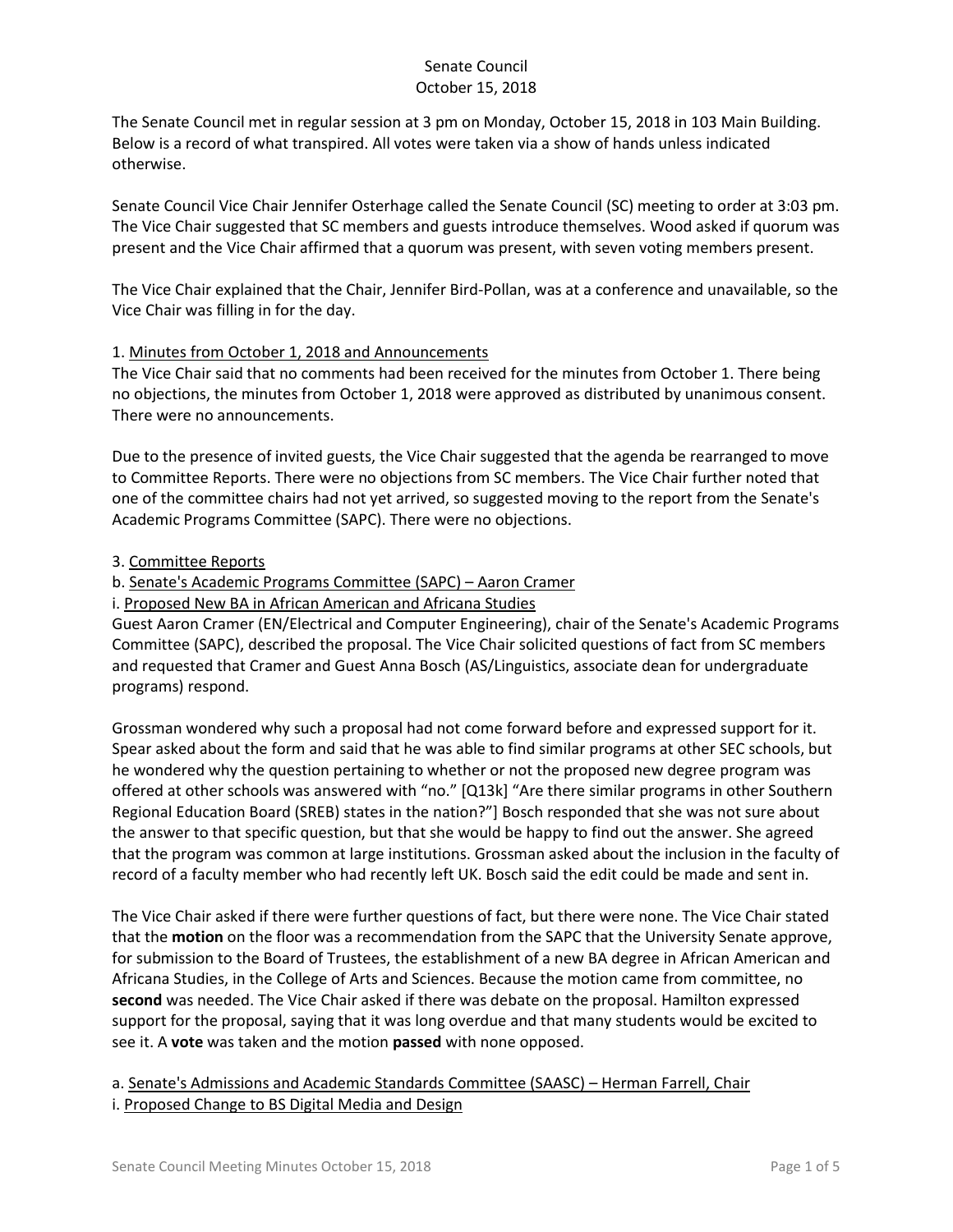Guest Herman Farrell (FA/Theatre and Dance, chair of Senate's Admissions and Academic Standards Committee (SAASC)), explained the proposal. The Vice Chair solicited questions of fact from SC members and requested that Farrell and Guest Rob Jensen (FA/Art and Visual Studies, school director) respond, but there were no questions.

The Vice Chair then stated that the **motion** on the floor was a recommendation to approve the proposal from the College of Fine Arts, School of Art & Visual Studies, BS Digital Media and Design program involving a name change, a change to a GCCR course, change to total credit hours, a change to the outside concentration requirement and the addition of entrance requirements for the program. Because the motion came from committee, no **second** was needed. The Vice Chair asked if there was debate on the proposal and there was none. A **vote** was taken and the motion **passed** with none opposed.

The Vice Chair returned to "Old Business."

#### 2. Old Business

# a. Possible Charge to Senate's Committee on Committees

The Vice Chair explained that when the Chair reviewed the *Senate Rules* (*SRs*) regarding the committee charges, structure, etc. of the Senate (Senate), it was not clear why some committees must be chaired by, and comprised of a majority of faculty senators, and why other committees did not have that same restriction. For example, she said that some were charged by the *SRs* with responsibilities that are actually carried out by an administrative office. She said that the agenda item was a request from the Chair that the issue be reviewed, specifically by the Committee on Committees.

In response to a question from Wood, the Vice Chair explained that the request was coming to SC because the *SR* language describing the charge to the Senate's Committee on Committees did not include reviewing the Senate's committee structure. Wood opined that the recommended language was too prescriptive and suggested a simpler approach.

Grossman **moved** that the SC ask the Senate's Committee on Committees (SCC) to review the committee structure of the Senate, and specifically look at the roles of senators versus non-senators in terms of membership and chairing committees and to gather input from different committees in formulating any recommendations. Grossman responded to a comment from Wood by suggesting that the questions originally associated with the recommended motion could be provided to the SCC without including them in the motion. Wood **seconded**. The Vice Chair noted that the SCC was chaired by the SC chair. There was no further discussion. A **vote** was taken and the motion **passed** with none opposed.

#### c. Request to SREC for Codification of Calendar-Related Changes

i. Single Summer Session

ii. "New" Fall Break (Approved by Senate on April 23, 2018)

iii. Winter Intersession (Approved by Senate on September 13, 2010)

The Vice Chair explained that the recommendation from the Chair was to codify what SC has expressed that it believes Senate has done, specifically having approved the implementation of a single summer session, not just a pilot. She noted that Ms. Brothers sent out a detailed timeline of all discussions by SC and Senate about the single summer session and further explained that after a lot of email discussion among SC members, it seemed somewhat apparent that the Senate's action regarding a single summer session was not a pilot, but was approval of its implementation. The Vice Chair noted that SC members had been provided with a recommended motion, but said any similar motion was welcome.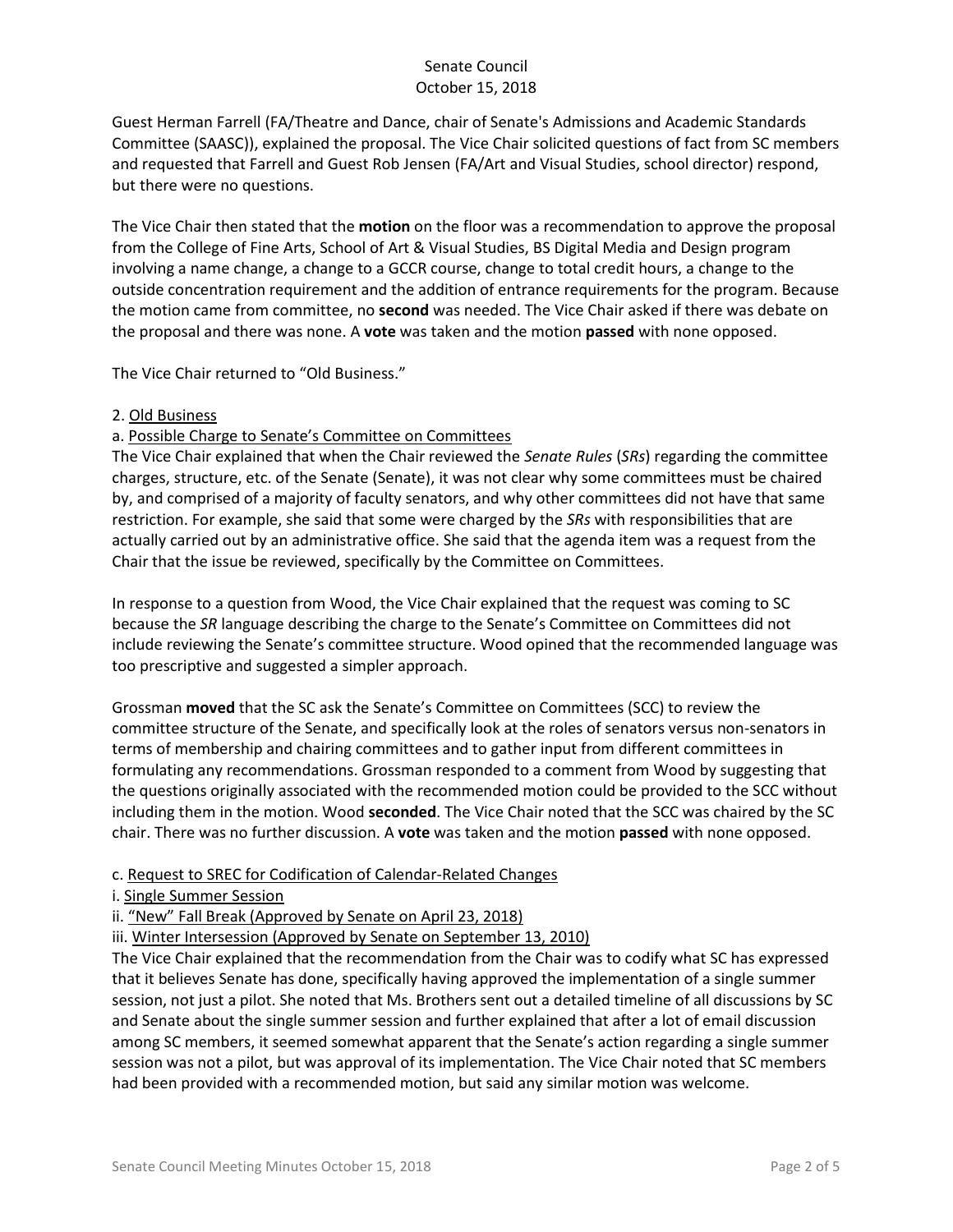Grossman **moved** that the SC affirm that the action taken by the University Senate on May 2, 2016 was to approve the implementation of a single summer session. Hamilton **seconded**. In response to a question from Brion, Provost's Liaison Turner explained that this past summer was the first time the single summer session had been implemented/offered and her sense was that people were happy with it. She clarified that she had not heard any complaints about it, noting that the change gave faculty complete freedom to structure courses as they liked.

Hamilton asked for additional information about why the motion was needed. The Vice Chair explained that there was language in the proposal for a single summer session regarding adding flexibility to the summer schedule as a first step in increasing the overall flexibility of the academic calendar. She said that it seemed that after some discussions, many were of the opinion that the single summer session was not a pilot, but rather the single summer session was one way in which to add general flexibility to the academic schedule. Wood added that someone had questioned whether it was a pilot or not, so the motion would be providing clarification.

There was additional discussion among SC members. Wood noted that the meeting minutes of the pertinent Senate meeting did not include any reference to a "pilot." Brion wondered how the SC's action would be reported to the Senate. Wood suggested that the alternative to approving the motion would be to put an interpretation into the *SRs*. She asked Senate Parliamentarian Douglas Michael to clarify rules relating to changing meeting minutes. Michael replied that the minutes could not be changed, but rather a new action would need to be taken.

The Vice Chair reminded SC members that the motion would affirm that the Senate's action was to approve implementation of a single summer session, not a pilot. Grossman suggested that the Senate could simply be informed that a question was raised, the SC reviewed the available information, and it came to the conclusion that the proposal was discussed and voted on by Senate as a permanent change. If anyone is present and remembers differently, then the Chair can moderate that discussion, although he suggested that it was unlikely anyone would raise an objection. Further, it would be an additional opportunity to publicize the change to a single summer session.

There was no further discussion. The Vice Chair asked if there was further discussion on the motion that the SC affirm that the action taken by the University Senate on May 2, 2016 was to approve the implementation of a single summer session. A vote was taken and the motion passed with none opposed.

The Vice Chair then turned to the second recommended motion, that the SC request the SREC codify the single summer session-related change(s) in the Senate Rules, paying special attention to whether or not single summer session-related change affect other sections of the SRs when drafting changes for SC and Senate approval. After brief discussion, Grossman **moved** that the SC charge the SREC with updating the *SRs*, particularly *Section 2.0* ("Rules Relating To Calendar"), to reflect the implementation of a single summer session. There was brief discussion about the wording of the motion and Brion **seconded**. SC members discussed the possibility of combining all the calendar-related actions into one motion. The Vice Chair noted that one aspect of the recommended motion included a request to differentiate between the two existing fall academic holidays. Grossman **moved to amend** his motion to include references to the new fall break and the winter intersession. Brion **agreed** to the amended motion. Parliamentarian Michael noted that unanimous consent of those present was required to change a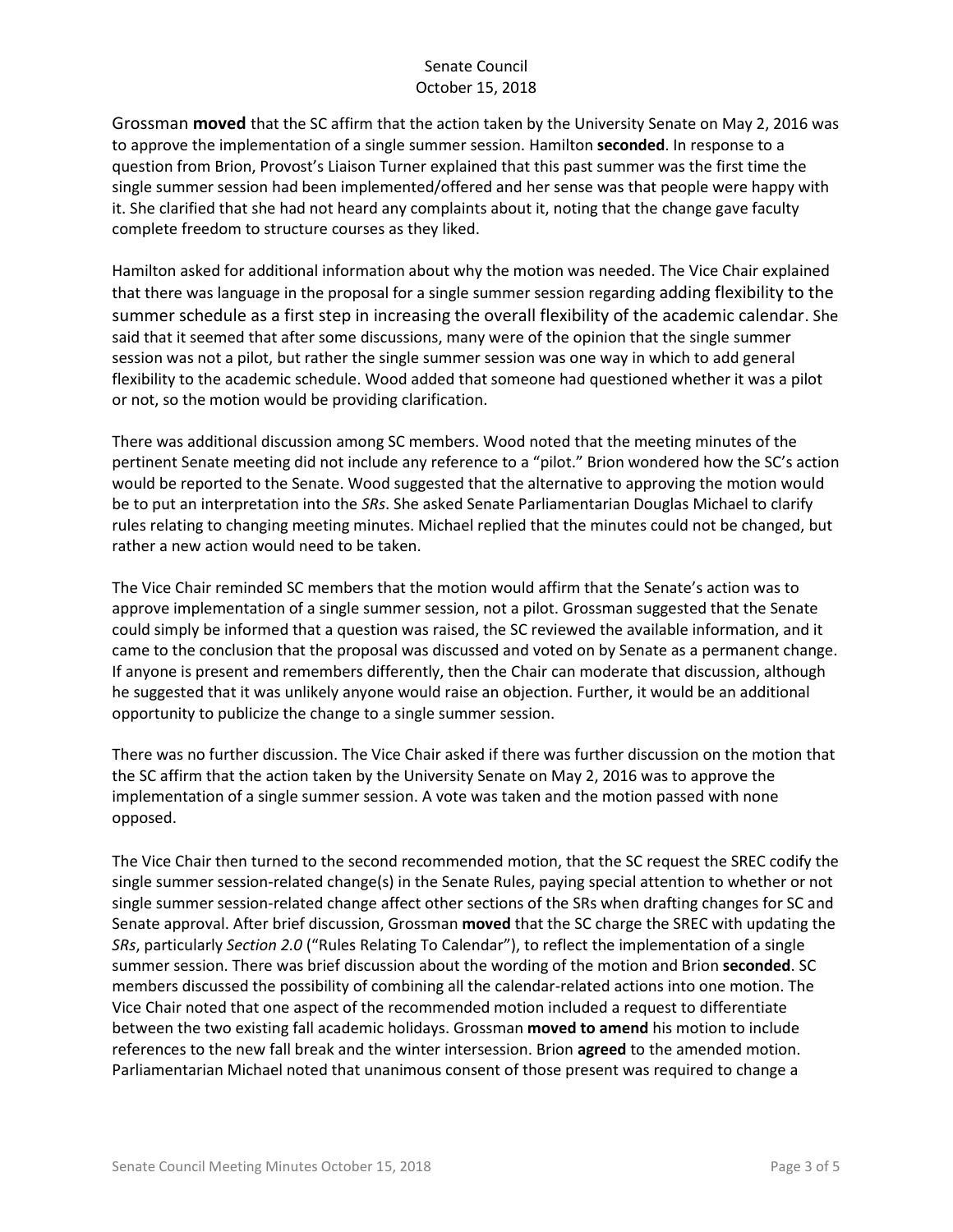motion. The Vice Chair solicited input but there were no objections. A **vote** was taken and the motion to amend **passed** with none opposed.

The Vice Chair stated that the **amended motion** was that the SC charge the SREC with updating the *SRs*, particularly *Section 2.0* ("Rules Relating To Calendar"), to reflect the implementation of a single summer session, the new fall break, and winter intersession. The Vice Chair asked if having the SREC address the matter of two differently dated holidays (both being potentially referred to as "fall break" in the *SRs*) needed to be included in the motion. In response to a question from Grossman, Ms. Brothers explained that, in contrast, the draft official University calendar for 2019-20 was currently written to refer to the Wednesday before Thanksgiving as an "academic holiday" but the time off in October would be "fall break." Grossman said that the terminology issue could be part of the SREC's work.

A **vote** was taken on the amended motion to charge the SREC with updating the *SRs*, particularly *Section 2.0* ("Rules Relating To Calendar"), to reflect the implementation of a single summer session, the new fall break, and winter intersession. The motion **passed** with none opposed.

#### 4. Senate Meeting Roundtable

The Vice Chair solicited comments from SC members about the October 8 Senate meeting. Below are various comments.

- It was brief.
- The Provost's presentation was nice.
- The report from the chair of the Senate's Retroactive Withdrawal Appeals Committee (SRWAC) made it logical to think about the rationale behind some of the *SR* language related to the review of RWAs, especially in regards to how the language affected the size of the SRWAC's workload. There was quite a bit of discussion regarding possible changes to the *SRs* that describe RWA-related activities, including the repeat option. On a related note, Past Chair McCormick added that it was possible SC could see a proposal in the near future regarding which grades (including those earned prior to utilizing a repeat option) should be included in the GPA.

#### 5. Items from the Floor (Time Permitting)

Grossman asked for an update on the subject of undergraduate students taking undergraduate certificate programs without being in a degree seeking status. He noted that this sort of theme could address the theme of capturing more students and revenue that appeared in various presentations from leadership, including from Provost Blackwell at the recent Senate meeting. The Vice Chair asked Guest Annie Davis Weber, assistant provost for strategic planning and institutional effectiveness, to respond and Weber said that the issue was under review by the Senate's Admissions and Academic Standards Committee (SAASC) and was scheduled to be discussed in the very near future. There was brief discussion about requirements for enrollment in graduate certificates and transferring credits.

Blonder **moved** to adjourn and Hamilton **seconded**. A **vote** was taken and the motion **passed** with none opposed. The meeting was adjourned at 3:54 pm.

> Respectfully submitted by Jennifer Osterhage, Senate Council Vice Chair